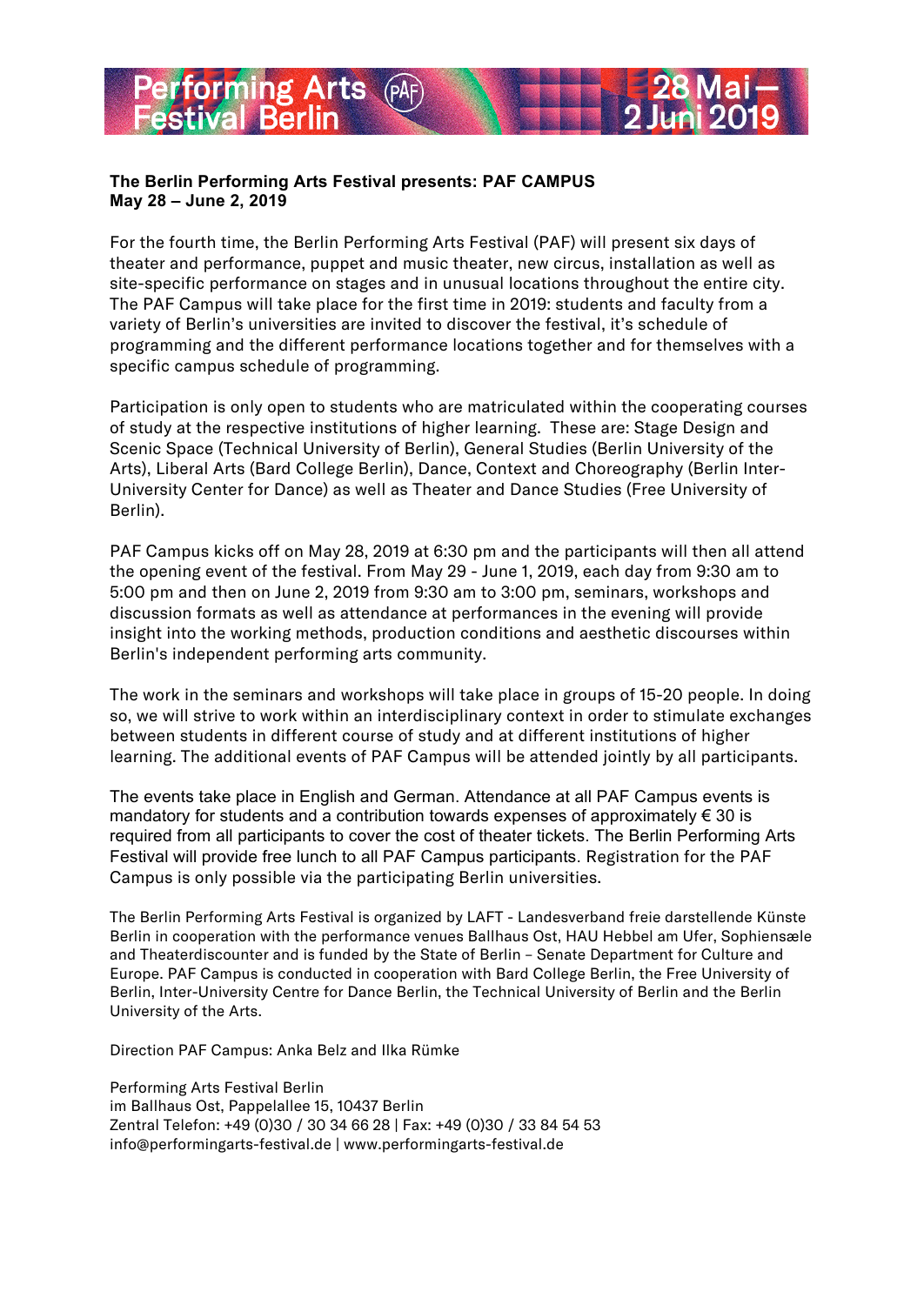#### **PAF Campus - schedule May 28 - June 2, 2019**

| time       | Tuesday, 05/28/2019                    | Wednesday, 05/29/2019           | Thursday, 05/30/2019                         | Friday, 05/31/2019                                                                                                           | Saturday, 06/01/2019                                       | Sunday, 06/02/2019                           |
|------------|----------------------------------------|---------------------------------|----------------------------------------------|------------------------------------------------------------------------------------------------------------------------------|------------------------------------------------------------|----------------------------------------------|
| 9 a.m.     |                                        |                                 |                                              |                                                                                                                              |                                                            |                                              |
| 9:30 a.m.  |                                        |                                 | 9:30 - 10:15 a.m. Body Workout<br>(optional) | 9:30 - 10:15 a.m. Body Workout<br>(optional)                                                                                 | 9:30 - 10:15 a.m. Body Workout<br>(optional)               | 9:30 - 10:15 a.m. Body Workout<br>(optional) |
| 10 a.m.    |                                        |                                 |                                              |                                                                                                                              |                                                            |                                              |
| 10:30 a.m. |                                        |                                 |                                              |                                                                                                                              |                                                            |                                              |
| 11 a.m.    |                                        | 10-12:30 p.m. Seminars          | 10:30 - 12:30 p.m. Seminars                  | 10:30 - 12:30 p.m. Seminars                                                                                                  | 10:30 - 12:30 p.m. Seminars                                | 10:30 - 12:30 p.m. Seminars                  |
| 11:30 a.m. |                                        |                                 |                                              |                                                                                                                              |                                                            |                                              |
| 12 p.m.    |                                        |                                 |                                              |                                                                                                                              |                                                            |                                              |
| 12:30 p.m. |                                        | $12:30 - 2$ p.m. Lunch          | $12:30 - 2$ p.m. Lunch                       | $12:30 - 2$ p.m. Lunch                                                                                                       | $12:30 - 2$ p.m. Lunch                                     | $12:30 - 2$ p.m. Lunch                       |
| 1 p.m.     |                                        |                                 |                                              |                                                                                                                              |                                                            |                                              |
| 1:30 p.m.  |                                        |                                 |                                              |                                                                                                                              |                                                            |                                              |
| 2 p.m.     |                                        |                                 |                                              |                                                                                                                              |                                                            |                                              |
| 2:30 p.m.  |                                        |                                 |                                              | $2 - 3:15$ p.m. Presentation:<br>How to Freie Szene                                                                          | $2 - 3:15$ p.m. Exchange:<br>Digging                       | 2 p.m. Pecha Kucha and Conclusion            |
| 3 p.m.     |                                        |                                 |                                              |                                                                                                                              |                                                            |                                              |
| 3:30 p.m.  | 2 - 5 p.m. Workshops                   | 2 - 5 p.m. Workshops            | 3:30 - 5 p.m. Panel Discussion:              |                                                                                                                              |                                                            |                                              |
| 4 p.m.     |                                        |                                 |                                              | Simply independent!? The<br><b>Independent Performings Arts</b><br>Community as a Professional Field for<br><b>Newcomers</b> | $3:30 - 5$ p.m. Exchange:<br>Round Tables with PAF-Artists |                                              |
| 4:30 p.m.  |                                        |                                 |                                              |                                                                                                                              |                                                            |                                              |
| 5 p.m.     | 5 - 7 p.m. Break / Open Space          |                                 |                                              |                                                                                                                              |                                                            |                                              |
| 5:30 p.m.  |                                        |                                 |                                              |                                                                                                                              |                                                            |                                              |
| 6 p.m.     |                                        | 5 - 7 p.m. Break / Open Space   | 5 - 7 p.m. Break / Open Space                | 5 - 7 p.m. Break / Open Space                                                                                                |                                                            |                                              |
| 6:30 p.m.  |                                        |                                 |                                              |                                                                                                                              |                                                            |                                              |
| 7 p.m.     | 6:30 p.m. Opening PAF Campus           | from 7 p.m. Attendance of Shows | from 7 p.m. Attendance of Shows              | from 7 p.m. Attendance of Shows                                                                                              | from 7 p.m. Attendance of Shows                            |                                              |
| 7:30 p.m.  |                                        |                                 |                                              |                                                                                                                              |                                                            |                                              |
| 8 p.m.     |                                        |                                 |                                              |                                                                                                                              |                                                            |                                              |
| 8:30 p.m.  |                                        |                                 |                                              |                                                                                                                              |                                                            |                                              |
|            | 8:30 p.m. PAF opening party (optional) |                                 |                                              |                                                                                                                              |                                                            |                                              |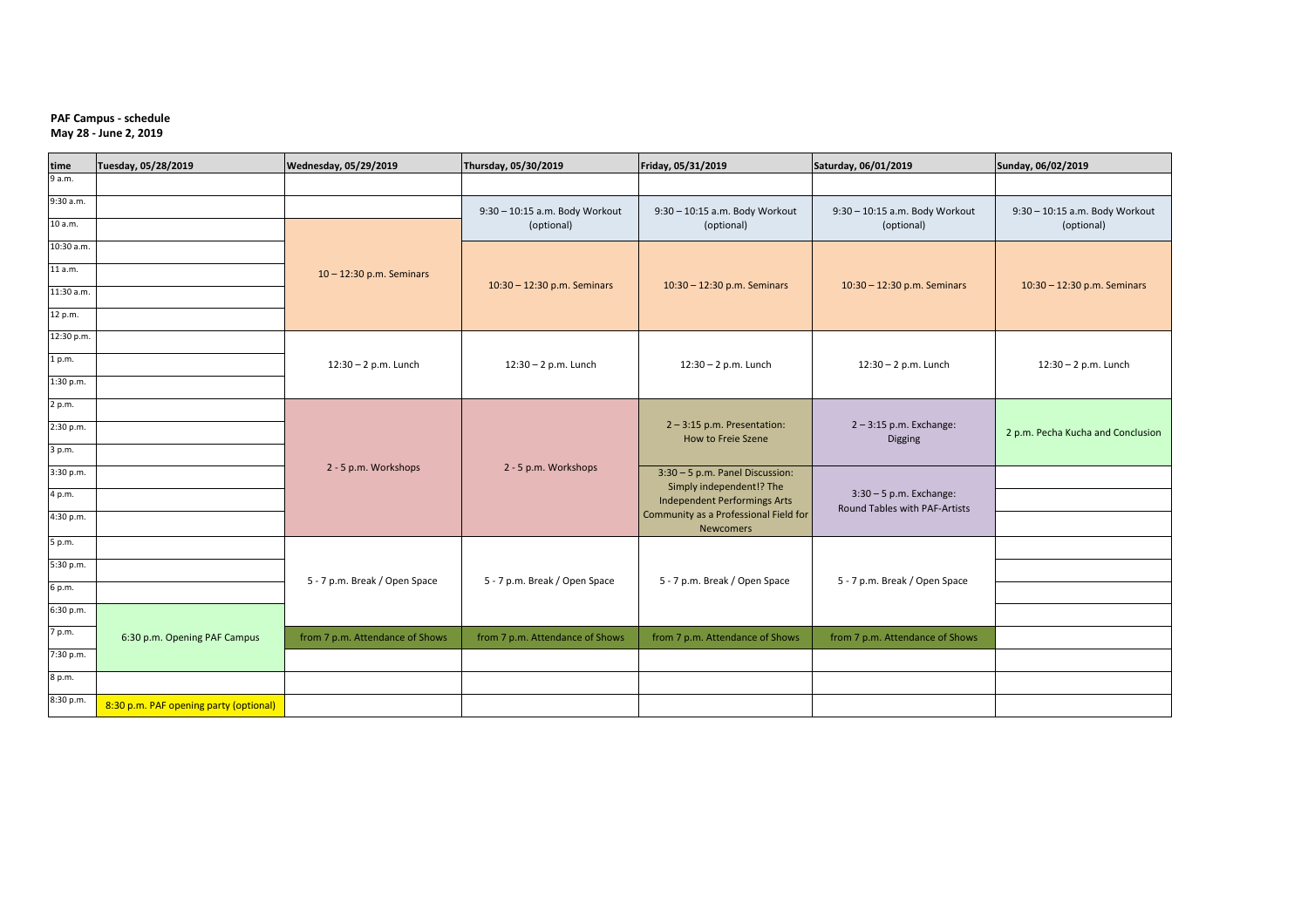# **OPENING** Meet and Greet May 28, 2019: 6:30 p.m.

#### In English / with English translation

After a short welcome address the get-together will offer the students the opportunity to get to know each other. Following this, we invite all students to join us for the official opening party of the Performing Arts Festival Berlin 2019.

### SEMINARS May 28, 2019: 10:00 am to 12:30 pm May 29 **–** June 2, 2019: 10:30 am to 12:30 pm

During the PAF Campus program, students participate in one of five seminars. Students can provide an order of preference for their desired seminar during the registration process for PAF Campus; we will do our very best to honor all wishes when assigning the seminars. The seminars will be held in English and German; the facilitator(s) of the respective seminar will determine the language of instruction based upon the language skills of the participants. A mandatory component of each respective seminar is attending at least two to three productions offered within the Berlin Performing Arts Festival from May 29 – June 1, 2019.

#### S01 Framing the Performance. How Locations, Production Conditions and Texts Influence the Production With: Anna Volkland / General Studies, Berlin University of the Arts

For the audience, the perception of a performance often begins long before attending it: Every audience member comes with their own expectations, prejudices and prior knowledge. During the performance as well, a variety of external factors have a large influence on how which narrative is played out: the production location, the current political situation, the composition of the audience. The effects of their own performance can thus never be fully predicted by those who make it; all the same, the uncontrolled can be especially interesting: the borders between the official performance and spontaneous encounters, between stage and backstage are intentionally blurred by artists. This seminar offers new perspectives on contemporary forms of performance and their relationship to the uncontrollable. We will visit three to four shows of the Berlin Performing Arts Festival field research!

# S02 New Narrative Theater With: Nina Tecklenburg / Liberal Arts, Bard College Berlin

Crafting identities, leaving traces, collecting things, mapping memories, giving it your all to present your autobiography: contemporary theater is seething with new, non-dramatic narrative forms. Given the large number of participative theater installations, autobiographical performances, immersive roleplaying projects, game performances, audio and video walks at the moment, it seems astonishing that there has scarcely been any contemplation of storytelling within a postdramatic discourse. It is high time to think much more about storytelling! This seminar will examine productions included within this year's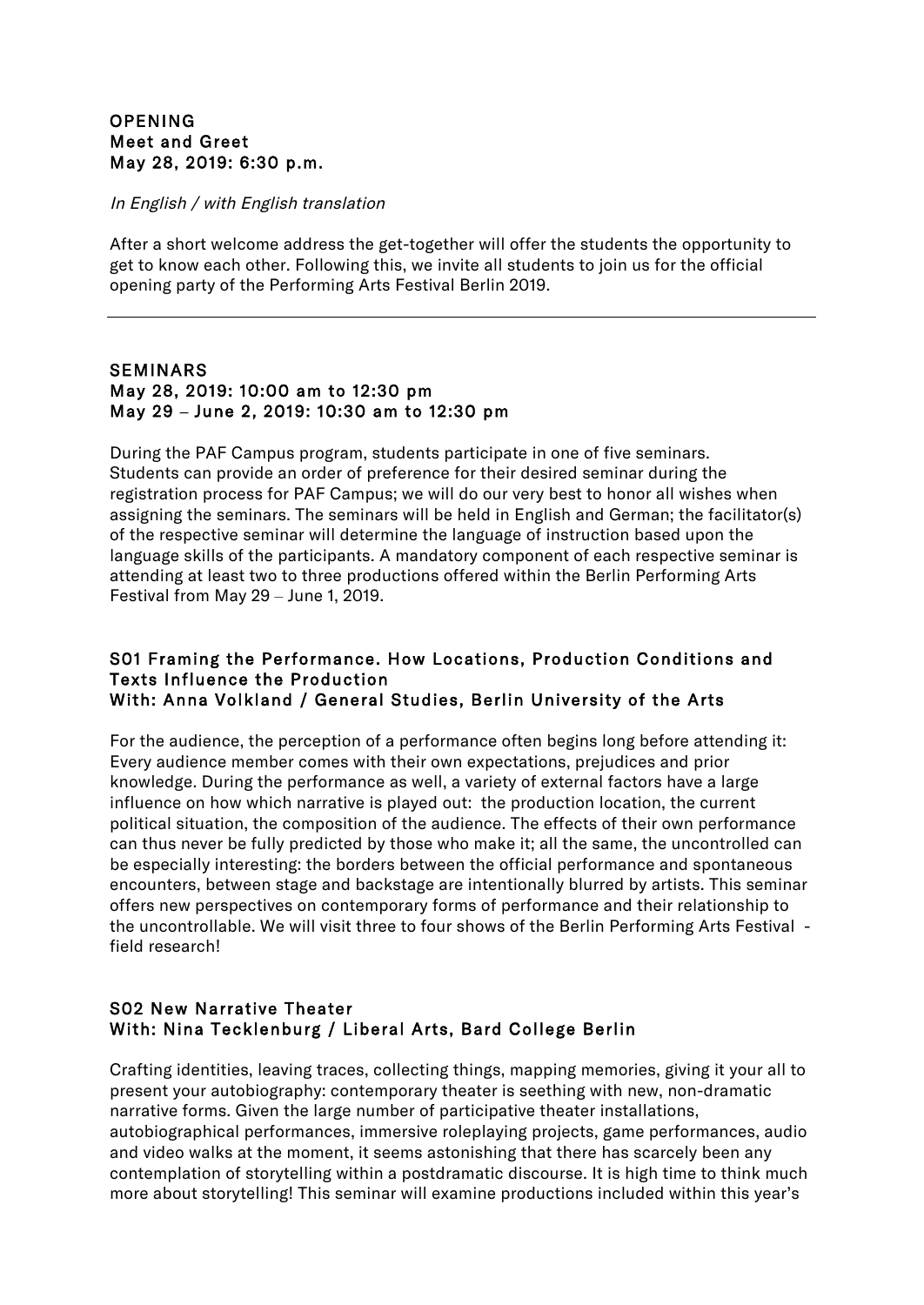Performing Arts Festival as well as relevant narrative performances of recent years. How exactly are stories told here? What does it mean, actually, to tell a story in (today's) theater? What does "storytelling" actually mean? We will investigate these questions over the course of practical exercises, discussions, and shared readings.

### S03 Being Space in Space With: Martin Clausen, Ivan Bazak / Stage Design and Scenic Space, TU Berlin

Ivan Bazak and Martin Clausen can look back on a decade of successful theatrical collaboration as a stage designer/visual artist and performer/director. Over the course of this five-day PAF Campus seminar, which features a different focus for each day, Bazak and Clausen will examine the topic of "working from and with bodies and objects in space". What is sensory perception and physical performance in space? How much additional design with materials does a space need? How does time and the dynamic of presence and absence work in group systems? What happens when we fill a space with bodies and objects and how do they mutually influence each other? The productions attended during the Berlin Performing Arts Festival will be discussed the respective following morning according to the questions posed in the seminar.

# S04 Theater and Criticism With: Georg Kasch / Theater and Dance Studies, FU Berlin

What is theater criticism? Where does it find itself in the space between journalism, production analysis and artistic practice? What other kinds of journalistic performance forms exist? This practical media exercise examining theater and criticism with nachtkritik.de editor Georg Kasch at PAF Campus primarily seeks to communicate practical skills. It will do show using writing and stylistic exercises with digressions into formats such as the interview, commentary and the portrait. Most of all, it will concentrate on the discussion of what distinguishes a critique from a simple opinion. How do you actually write about formats where your first impression is simply "Huh?"? What we discuss in the mornings is intended to be used practically in the evenings after the performances: with short and oral critiques, audio and video material. The most successful contributions will be published on the PAF blog. Please plan enough time for this during the week of the festival!

# S05 The Mind is a Muscle.\* Artistic Strategies in Dance and Performance. With: Anna Till, Sandra Umathum / Dance, Context, Choreography, HZT Berlin

This PAF Campus seminar provides an introduction to the heterogeneous artistic strategies of Berlin's independent dance and performance communites. Using video material and practical exercises, we will examine a variety of different dance and performance productions and learn forms of production development. We will look back to the 1960s and the work of Yvonne Rainer. With her declaration of war against glamour and virtuosity, she demystified dance and gave it a new role as an art form within minimal art, Fluxus and conceptual art. Rainer's performances and her maxim, "The mind is a muscle", are seen as a significant turning point in the field of dance and as a foundation of so-called postmodern dance. We will investigate the extent to which contemporary methods of choreography, composition or restaging are based on this change of paradigm (or not). \*The Mind is a Muscle (World Premiere 1968, Anderson Theater, New York)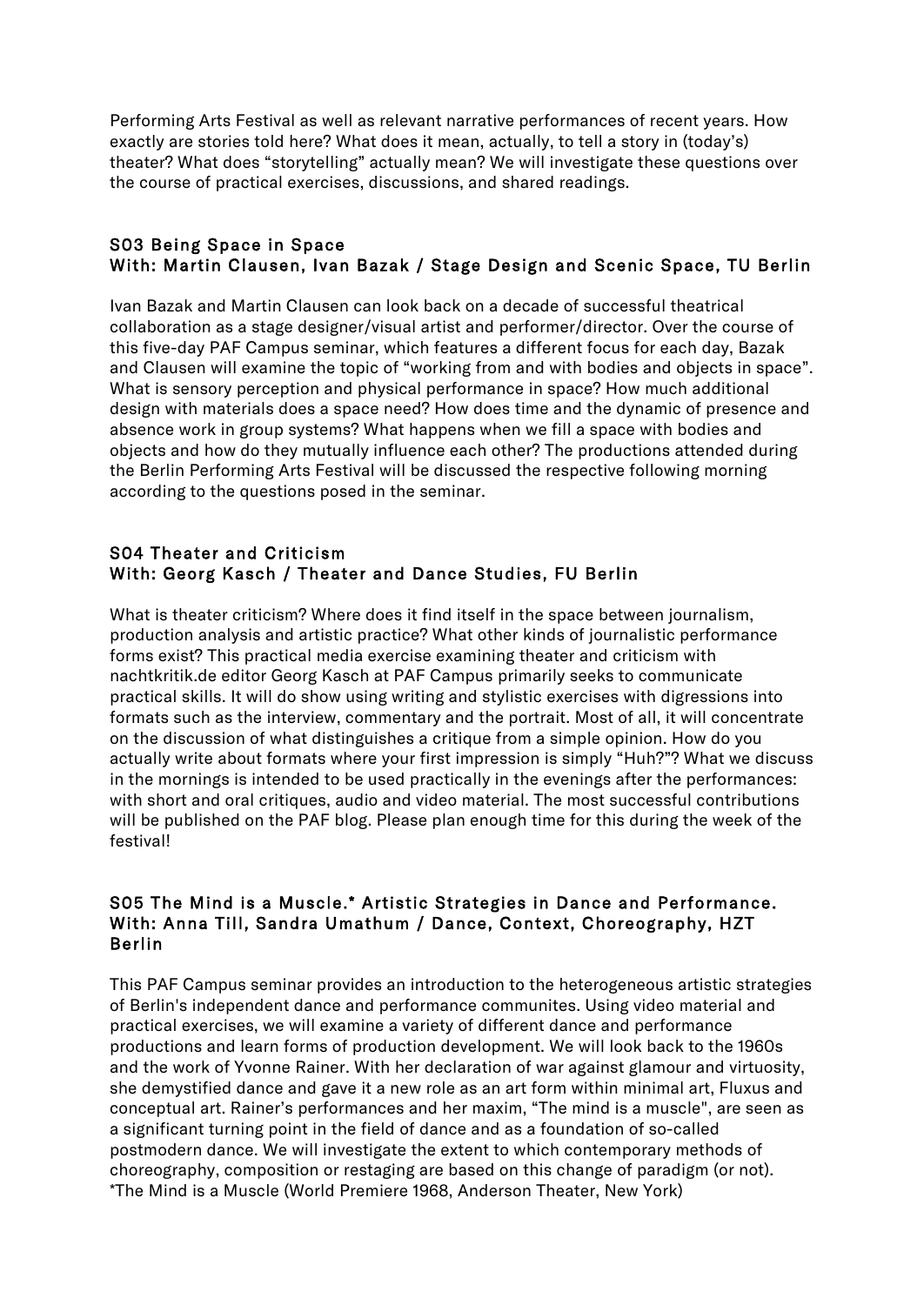# WORKSHOPS May 29 - 30, 2019: 2 to 5 p.m.

During the PAF Campus program, students participate in one of four workshops. Students will be assigned to one of the four workshops at the opening of PAF Campus on May 28, 2019 at 6:30 p.m. The workshops will be held in English and German; the facilitator(s) of the respective workshop will determine the language of instruction based upon the language skills of the participants.

# WS01 We would be here. Playful Format Developments 2011 - 2018 With: Invisible Playground

The interdisciplinary network of experts Invisible Playground develops site-specific games for cities, theaters, art institutions and communities. What is a space, really? What are intrinsic rules and how can one work productively with the frictions between desires and realities?

We will present our working methods using the example of the production We would be here (Gessnerallee 2014), a three-hour morning walk through Zurich adapted from the alternative reality novel Ich werde hier sein im Sonnenschein und im Schatten (I Would Be Here in Sunshine and in Shadows) by Christian Kracht. How are themes and content created? How do you make an adaptation from a literary source without holding the rights? How do you work site-specifically in a location you do not know? The workshop participants will receive insight into proven techniques of format development and will ultimately create their own mini-games - let's go!

# WS02 The Practice of Resistance With: Grupo Oito

Grupo Oito is a performance collective working in Berlin since 12 years. It is a circle of individuals, creating a space for artists to exchange, confront their own prejudices, privileges, and comfort zones. Resistance is an important keyword in the work of Grupo Oito and inspires all creation processes. We use resistance as a tool to question the established structures of power and social norms by confronting all forms of oppression. Our basis is the Get Physical Process, developed by Ricardo de Paula. In this workshop, we open this space for dialogues and give an insight into our artistic research. Participants can expect a practice, which challenges their physicality, explores the contradictory aspects of resistance and gives space for collective thoughts. It is our wish that participants bring questions and remain open for answers coming from the body.

# WS03 DIY Subversive Actions With: Peng!

Peng! is a group of artists, activists, craftspeople and academics from Berlin. As the "master of civil disobedience", the collective draws attention to social injustices with satirical actions and publicity campaigns. Peng! has given property owners sleepless nights, hacked the German Central Bank and infiltrated the CDU political party. Peng! received the Aachen Peace Prize in 2018.

In the workshop *DIY Subversive Actions*, we will develop concepts for subversive ideas based on examples, sketch them out and elaborate them. We will create teams, schedules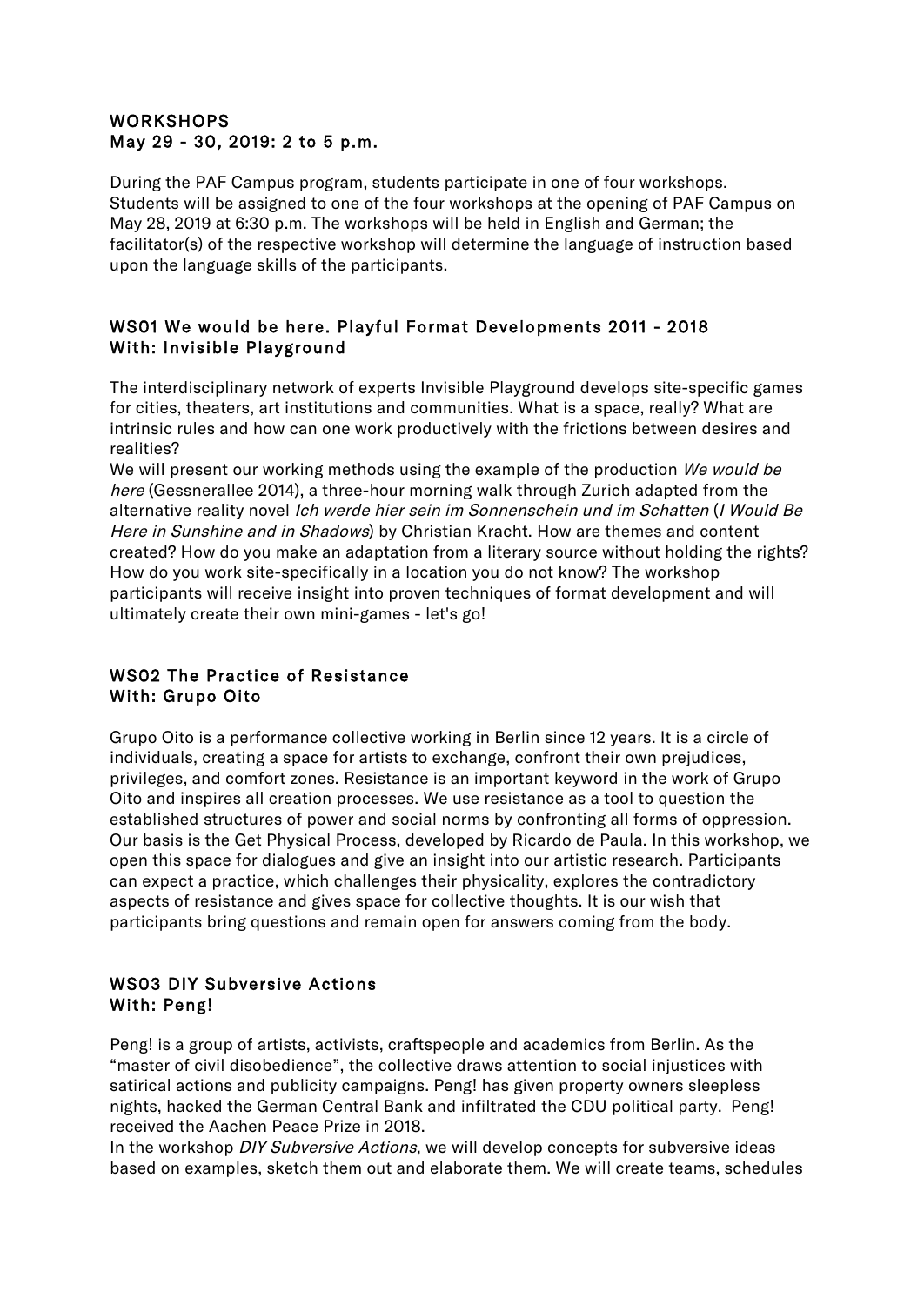and lists of tasks as well as work out a framing and narrative. In doing so, a special focus will be placed both on the use of performance tools and on working in a collective.

# WS04 Bowls, Spoons, Microphones – An Acoustic Choreography of Things With: SKILLS (Camilla M. Fehér and Sylvi Kretzschmar)

SKILLS develops concert performances that combine composition and choreography. Music is the central formative element of the performances that often have a documentary character. Dealing musically and choreographically with objects and things that take on their own lives on stage is central for our working methods.

A high stack of empty soup bowls. An enormous pile of shiny silver spoons. What associations do large numbers of everyday objects activate within us? Over the course of the workshop, we will investigate the aural, sculptural and choreographic potential of objects. We work with microphones and electronic effects that amplify and change the sound of the objects. Over the course of progressive musical sessions, the participants constantly alternate between being listeners and active participants, thus creating mutual feedback.

# BODY WORKOUT (participation optional) May 30 – June 2, 2019: 9:30 to 10:15 a.m.

In English / with English translation

A short warm-up for the body before we start the intellectual work of the day.

### PRESENTATION How to Freie Szene May 31, 2019: 2 to 3:15 p.m. With: Elena Polzer

#### In English / with English translation

This presentation is intended to provide insight into the production conditions of the independent performing arts community in Berlin and, in doing so, to shed some light on the cultural landscape with its partners, networks, producers and the cultural policy contexts involved. How does producing dance, theater and performance independently in Berlin work? What funding opportunities exist and how are applications for funding made? What networking opportunities are available? The students will receive food for thought and research recommendations for how they can independently continue to educate themselves beyond the presentation and collect important information that will allow them to realize their own projects.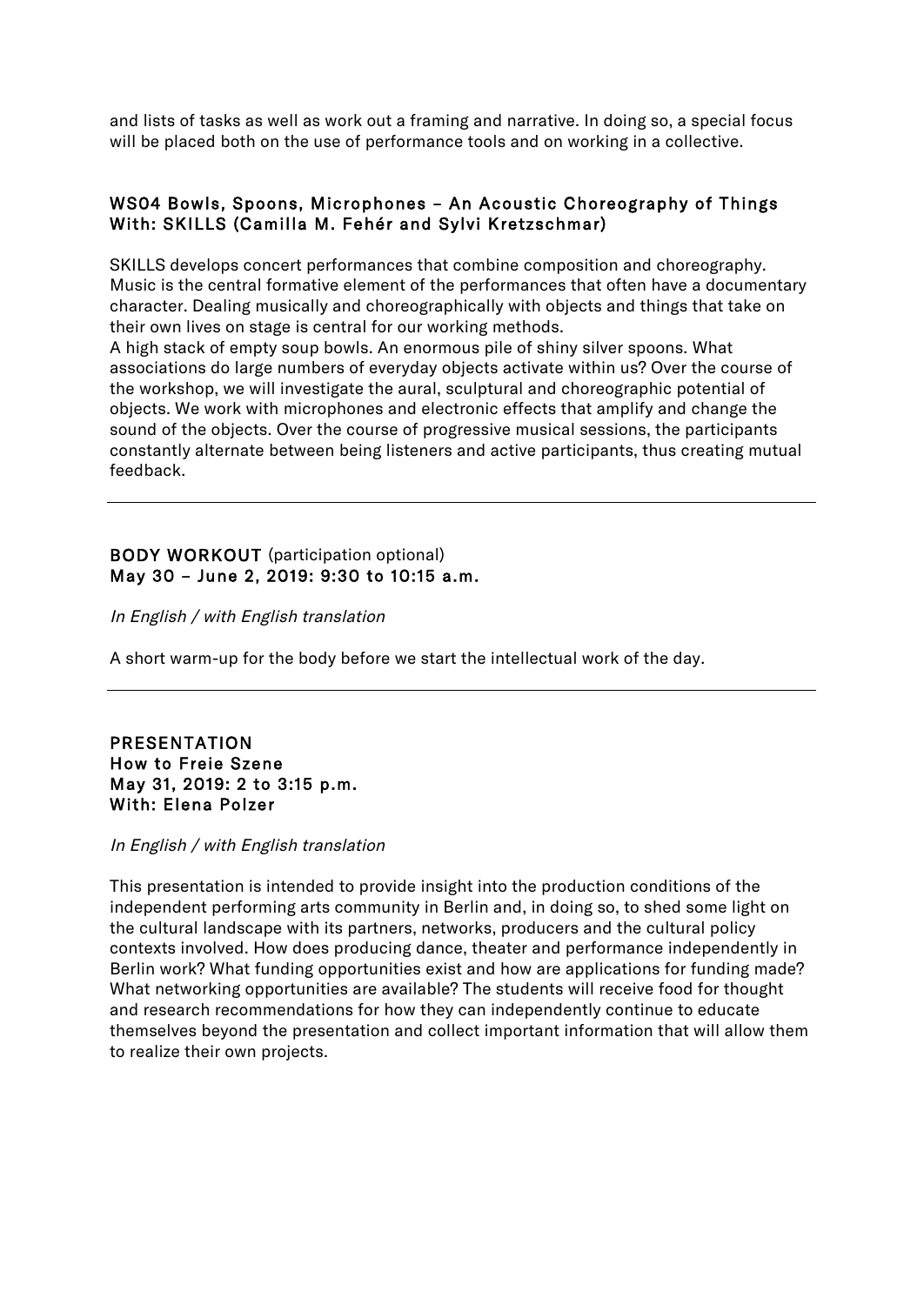# PANEL DISCUSSION Simply Independent!? The Independent Performing Arts Community as a Professional Field for Newcomers May 31, 2019: 3:30 to 5 p.m.

### In English / with English translation

How attractive is the independent performing arts scene as a possible future working environment for students? Which liberties, which constraints come along with producing theatre independently? What were the career paths of successful independent theatre makers? What role does networking or collective working structures have? Are there sufficient funding opportunities for projects by newcomers? And to what extent do Berlin's institutions of higher learning prepare their students for "being independent" over the course of their education? With this discussion, we are attempting to regard the organizational forms and production conditions of the independent performing arts community from the point of view of a newcomer and will discuss the options for collaboration between the artistic practice and the students being educated.

### EXCHANGE Digging June 1, 2019: 2 to 3:15 p.m. With: Henrike Iglesias

#### In English / with English translation

We've dealt with performance principles, analyses, theories as well as the political situation and watched a whole bunch of theater. But what does that actually bring about in us? Or why are we doing all of this in the first place? We're allowing ourselves to dig a little into our subjective perceptions in order to find out what it is that we are actually interested in in the first place. Or do we sometimes just wish we could have a break to allow everything to sink in? And what is it that we want to ask artists when we're sitting with them around the same table?

## EXCHANGE Round Table Discussion with Artists of the 2019 Berlin Performing Arts Festival June 1, 2019: 3:30 to 5 p.m.

#### In English / with English translation

The students have the opportunity to informally speak with artists participating within the Berlin Performing Arts Festival. Questions and impressions that have arisen during PAF Campus can be taken up and discussed directly with the creators.